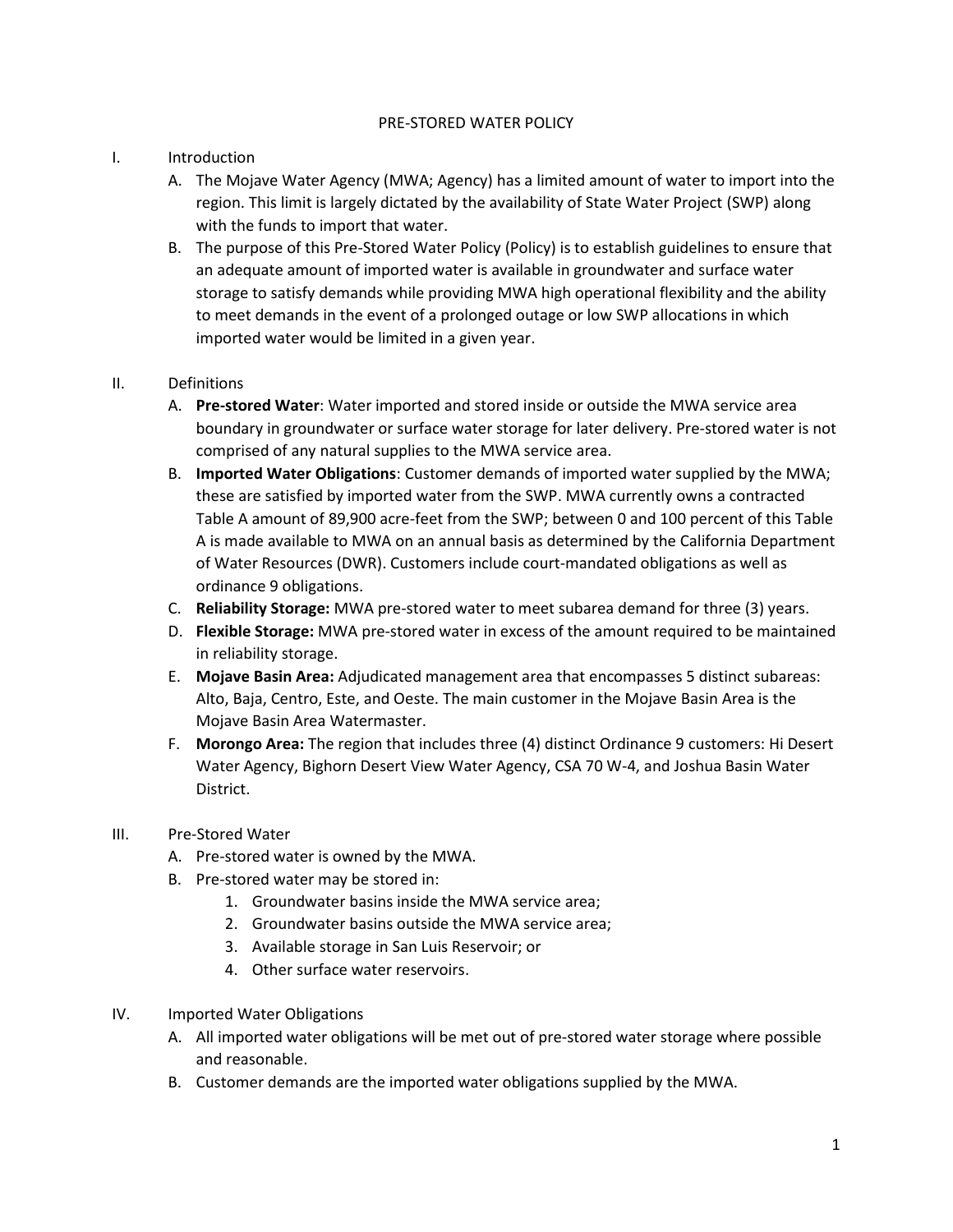- 1. Imported water customers are primarily the Mojave Basin Area Watermaster, Morongo Area water districts, and other Ordinance 9 customers.
- 2. Table 1 summarizes projected customer demands for the MWA service area by 2025.

| Table 1                                    |        |  |  |  |  |
|--------------------------------------------|--------|--|--|--|--|
| 2025 Projected SWP Demands by Customer     |        |  |  |  |  |
| All Values in Acre-Feet                    |        |  |  |  |  |
| Alto Watermaster Obligations               |        |  |  |  |  |
| <b>Alto Other Customers</b>                | 1,828  |  |  |  |  |
| Baja Watermaster Obligations               | 2,973  |  |  |  |  |
| <b>Centro Watermaster Obligations</b>      | O      |  |  |  |  |
| Oeste Watermaster Obligations              |        |  |  |  |  |
| <b>Este Watermaster Obligations</b>        | 0      |  |  |  |  |
| Morongo - Hi Desert Water Agency           | 2,929  |  |  |  |  |
| Morongo - Bighorn Desert View Water Agency | 73     |  |  |  |  |
| Morongo - Joshua Basin Water District      | 559    |  |  |  |  |
| Morongo - CSA 70 W-4                       | 20     |  |  |  |  |
| Total                                      | 22,996 |  |  |  |  |
|                                            |        |  |  |  |  |

## V. Customer Storage Pools

- A. There are two storage pools assigned to each customer group. The storage pool amounts are determined as follows:
	- 1. Reliability Storage: Three (3) years of imported water demands projected in the next five (5) years, rounded up to the nearest 1,000 acre-feet or a minimum of 1,000 acre-feet.
		- a. The purpose of the reliability storage is to be able to meet customer demands during low SWP allocation years, SWP system outages, and MWA system outages.
		- b. Reliability storage should only be used to satisfy imported water obligations.
		- c. Preferably, reliability storage is pre-stored within the groundwater basin that the imported water obligation exists.
			- i. Some customers may overlie basins for which the opportunity to pre-store water in the basin is limited; in such cases, other storage locations, including but not limited to San Luis Reservoir, for reliability storage can be utilized if the water is recoverable and deliverable to the customer.
		- d. Under normal conditions, the reliability storage would remain full.
	- 2. Flexible Storage: Any pre-stored water that is in excess of the reliability storage.
		- a. Flexible storage is intended to provide MWA additional operational flexibility to meet imported water obligations from pre-storage on an annual basis. Flexible storage may also be used for other purposes such as, but not limited to:
			- i. MWA operational use;